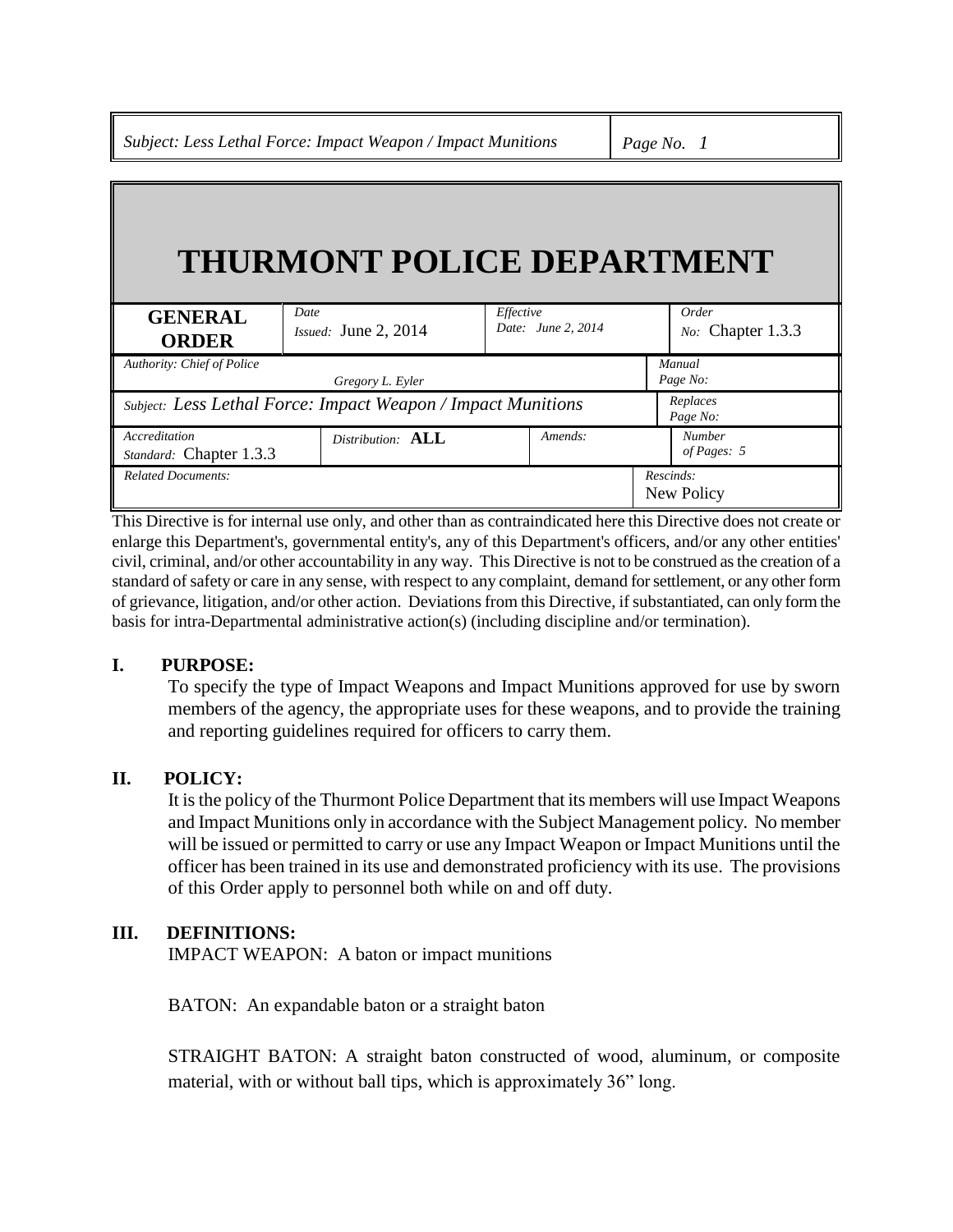EXPANDABLE BATON: A three stage friction lock expandable/collapsible baton constructed of hardened, aircraft seamless alloy steel, with a firm foam grip handle, ball tip and end cap, manufactured by Monadnock Lifetime Products, Inc., which is approximately 21" long when expanded.

IMPACT MUNITIONS: Any firearm-based or explosive-based less lethal weapon, which functions by striking the body of the target.

FLEXIBLE PROJECTILES: Projectiles generally composed of lead or silica-filled cloth bags. Characteristically, flexible projectiles conform to the contour of the surface they strike.

BLUNT TRAUMA: The maximum desired effect of SIMS. Described as the impact from an object that leaves the body surface intact, which may cause sufficient non-life threatening injury to distract, control, and/or incapacitate a subject.

## **VI. PROCEDURE:**

Impact Weapons:

- A. Training: Sworn officers will receive training in the use of batons during Entrance Level Training and re-training during In-Service Training. Training will be provided by certified defensive tactics instructors. Members will need to satisfy all aspects of training before being issued, and permitted to carry, an expandable baton or impact weapon. Instructors will cover the department's "Subject Management" policy and scenarios in which use of force or escalation of force may require the deployment of an impact weapon. Instruction should include basic skills in deploying, striking, blocking, control holds, and weapon retention. Training will also include educating the members on the areas of a body that are approved for strikes and areas that are prohibited. Proficiency of strikes and knowledge of approved areas will be incorporated during practical exercises.
- B. Authorization, Issuance, and Inspection: The Thurmont Police Department currently issues a Manadnock Expandable Baton to sworn officers. No member will carry any other type impact weapon without authorization from the Chief of Police. Upon successful completion of baton training, a supervisor will issue a baton and holster to the sworn officer. During monthly inspections, a supervisor will ensure that the officer's issued baton and holster is in good working condition.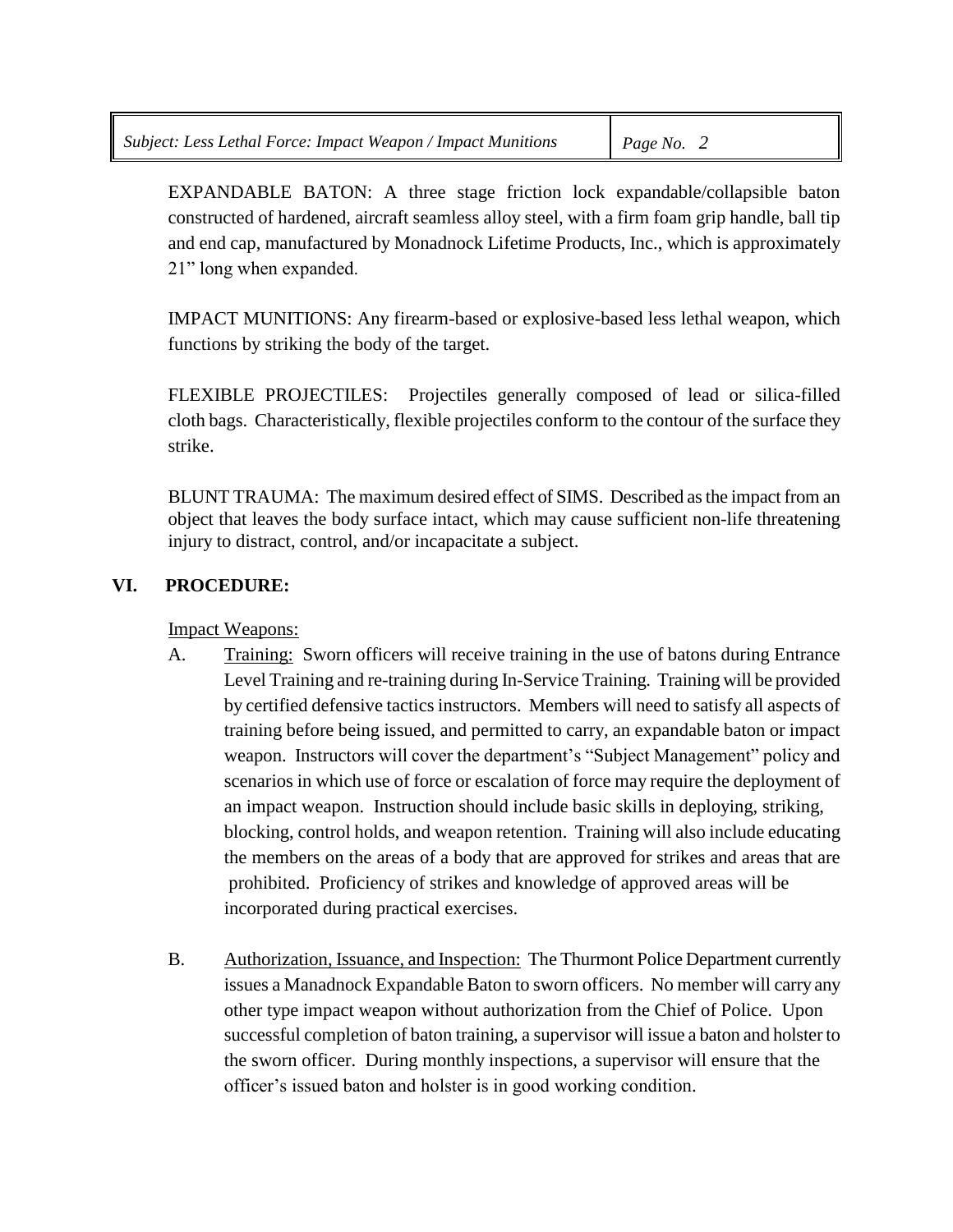- C. Use of an Impact Weapon and Reporting: Any use of an impact weapon will be in accordance of the department's Subject Management Policy. A baton may be utilized by officers to perform strikes, blocks, or control holds on resistant subjects. A Subject Management Report will be submitted by any officer who utilizes an impact weapon. The mere un-holstering, expansion, or presentation of an impact weapon will not require a Subject Management Report.
- D. Medical Treatment of Injured Persons: Following the use of an impact weapon, the officer utilizing the weapon will ensure that appropriate steps are taken to determine if the use of the impact weapon caused injury to the suspect or any other person. All injured persons will be provided with appropriate medical aid.

## Impact Munitions:

- F. Training: Use of a Simunition Weapon (SIMS) is restricted to personnel who have received training in its use by a Certified Firearms Instructor. Training will be developed and conducted by a Certified Firearms Instructor to include: Departmental Policy, use of force, escalating force, deadly force, and safe-handling procedures for SIMS. The SIMS officer will demonstrate during training their ability for firearms proficiency and target specific strikes. Officers will re-certify with a SIMS weapon during annual firearms qualification.
- G. Issuance:

1. Following the successful completion of SIMS training, an officer will be permitted to deploy a Department issued "Bean-Bag" weapon with a 12 guage-shotgun platform in specific situations to neutralize a threat or gain compliance.

2. Officers will only carry and utilize a Department issued and approved SIMS weapon. The issued shotgun specified for SIMS delivery will have an orange stock that readily identifies the shotgun as "SIMS only." SIMS rounds of ammunition will be stored in the sidesaddle on the weapon. **This weapon and SIMS ammunition will not be stored with a shotgun or lethal shotgun ammunition, and no lethal shotgun ammunition will be stored with the SIMS weapon.**

3. No changes or modifications will be made to the SIMS weapon without the authorization of the Chief of Police and Firearms Instructor.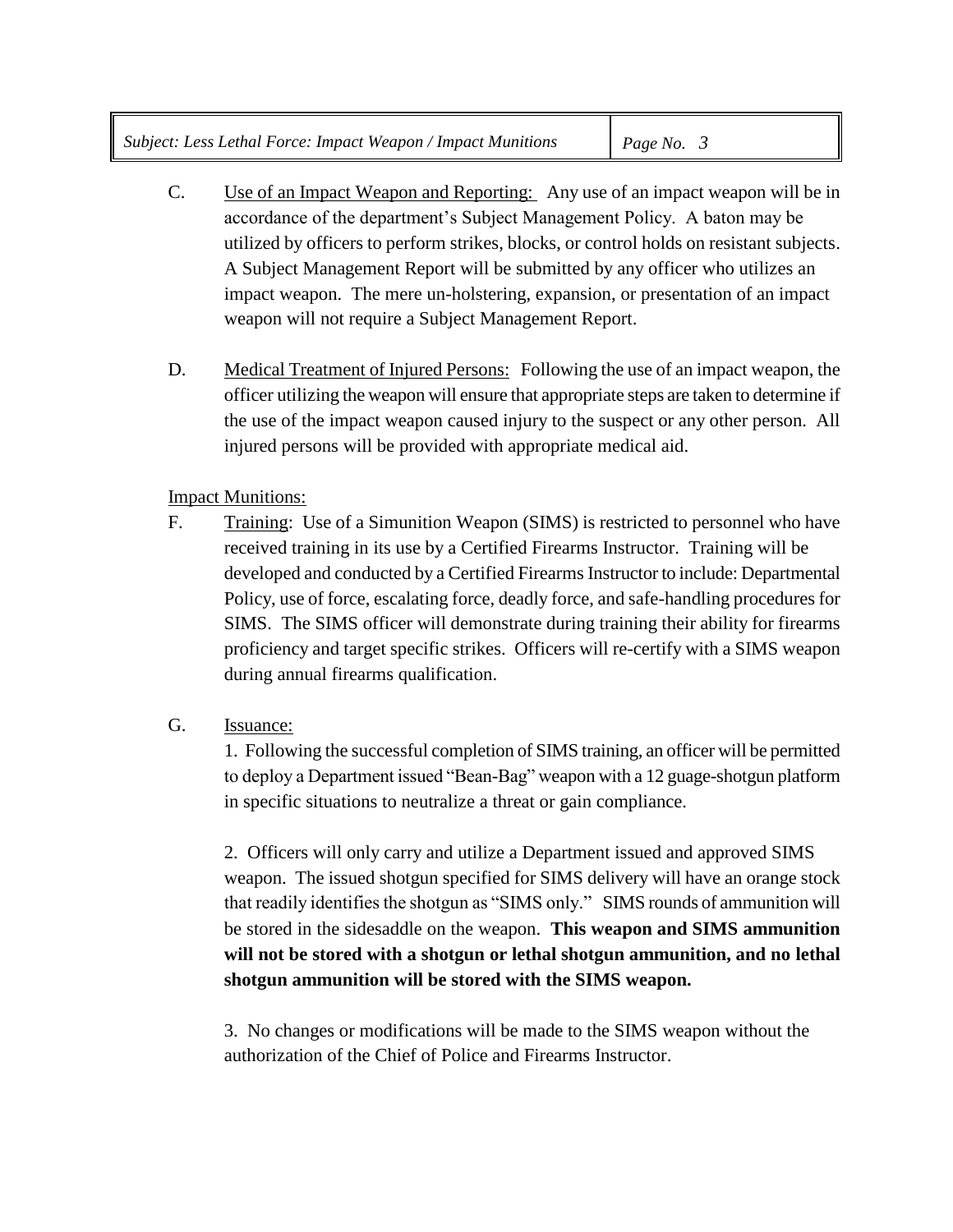H. Inspection: The SIMS weapon will be inspected, and "bean-bag" rounds ammunition will be inventoried, quarterly by a Supervisor and Firearms Instructor.

I. Deployment: 1. Any use of SIMS will be in accordance with the Subject Management policy.

2. The SIMS shotgun is a less-lethal weapon, and is not intended to replace the firearm in deadly force situations.

3. Upon responding to a situation requiring the use of SIMS, the officer will announce via radio that SIMS is being deployed. When practical, a Supervisor will be notified of the special situation in which SIMS is being deployed or has been used.

4. The officer deploying SIMS will not carry lethal shotgun rounds. A cover officer will be designated for deadly force options.

5. When SIMS is engaged, back–up officers will position themselves to effectively control and arrest the subject while the subject is still disoriented from the effects of the SIMS.

6. Upon securing the arrestee, officers will immediately administer first aid and summons EMS.

- J. Reporting SIMS Use: A Subject Management Report will be completed by the officer who deploys (points/aim the SIMS weapon) or discharges the SIMS weapon. The deploying officer will include the physical stature of the impacted subject, clothing worn by the impacted subject, and the distance between the deploying officer and the impacted subject at the time of discharge. The spent SIMS casing will be collected and placed on Property and an Incident Report will be completed. Officers will photograph the SIMS impact site on the subject following a SIMS discharge. If the SIMS impact site is in a private area, the officer will request an officer of the same sex or medical personnel to photograph the SIMS impact site.
- K. Medical Treatment: Following the discharge of SIMS, the officer utilizing the weapon will ensure that appropriate steps are taken to determine if the use of the SIMS caused injury to the suspect or any other person. All injured person will be provided with appropriate medical aid as soon as practical.